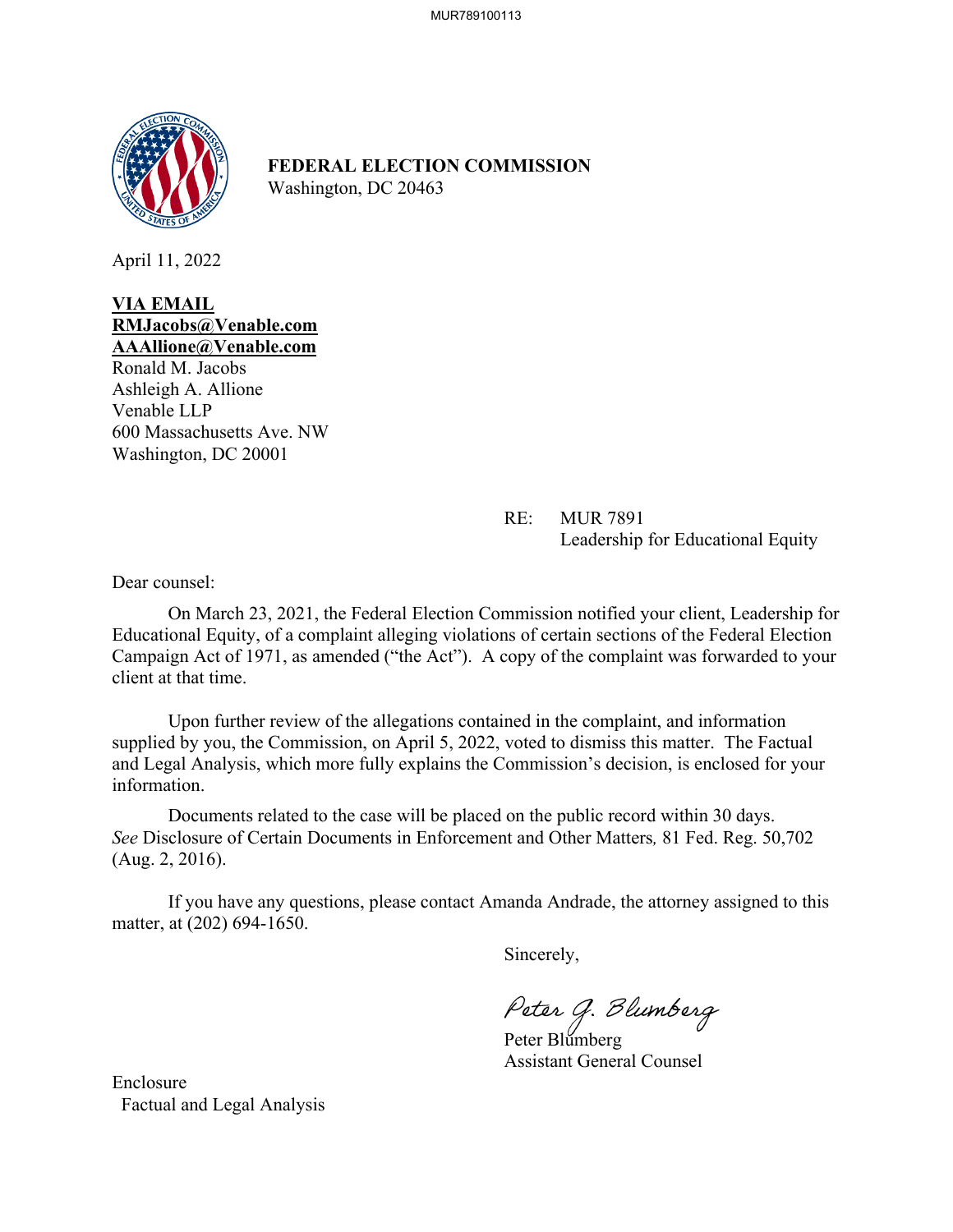# 1 **FEDERAL ELECTION COMMISSION** 2 3 **FACTUAL AND LEGAL ANALYSIS** 4  $\frac{5}{6}$ RESPONDENT: Friends of Dan Feehan and Meghan MUR: 7891 7 Maes in her official capacity as treasurer 8 Leadership for Educational Equity 9 National Lead for America, Inc. 10 11 **I. INTRODUCTION** 12 The Complaint in this matter alleges that Friends of Dan Feehan and Meghan Maes in her 13 official capacity as treasurer (the "Committee") and two non-profit corporations, National Lead 14 for America ("NLA") and Leadership for Educational Equity ("LEE"), violated the Federal 15 Election Campaign Act of 1971, as amended (the "Act") when the corporations apparently paid 16 three individuals to work on behalf of the Committee. The Responses broadly deny violating the 17 Act, with NLA claiming that it never paid anyone to work on behalf of the Committee and LEE 18 arguing that it only paid a small stipend that should be exempt from the definition of a 19 contribution. 20 The available information indicates that although one of the named individuals was a 21 fellow for NLA, NLA did not pay her for work on the Feehan campaign. Rather, she was 22 compensated by the Minnesota Democratic-Farmer-Labor Party ("MDFLP") for such work. The 23 Commission therefore finds no reason to believe that NLA violated 52 U.S.C. § 30118(a) by 24 making a prohibited corporate contribution to the Committee. The other two individuals appear 25 to have been paid modest stipends by LEE in connection with their work with the Committee. 26 Although there is insufficient information in the record to determine whether these stipends 27 violated the Act, considering the available information and the small amount at issue, further 28 investigation would not be a prudent use of Commission resources. The Commission therefore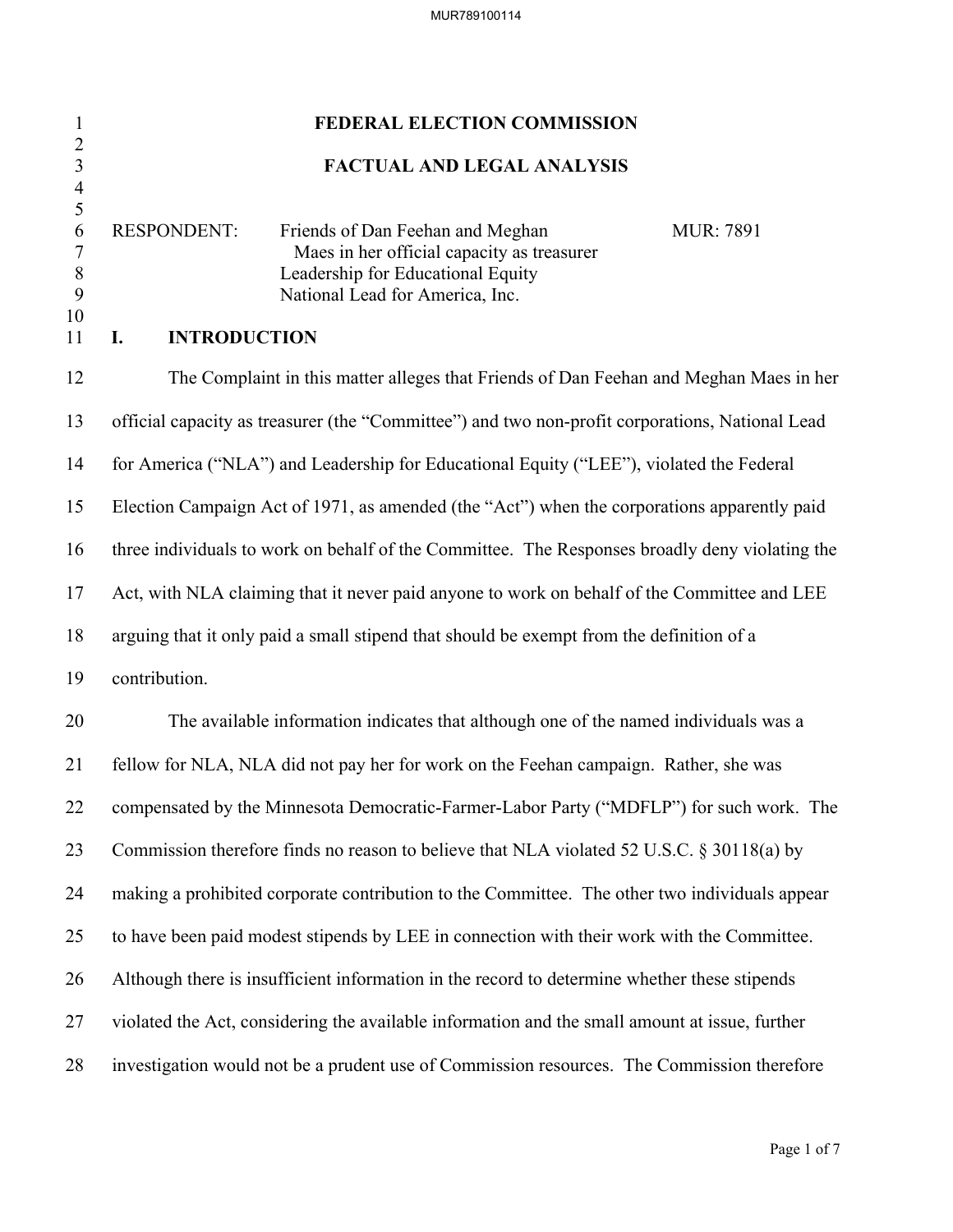1 dismisses the allegation that Leadership for Educational Equity violated 52 U.S.C. § 30118(a) by 2 making a prohibited corporate contribution.<sup>[1](#page-2-0)</sup> For the same reason, the Commission dismisses the 3 allegation that the Committee violated 52 U.S.C. § 30118(a) by accepting or receiving a 4 prohibited corporate contribution.<sup>[2](#page-2-1)</sup>

## 5 **II. FACTUAL BACKGROUND**

6 The Committee was the authorized campaign committee for former House candidate Dan 7 Feehan. Micah Joselow, Christina Beros, and Monali Bhakta worked on behalf of the 8 Committee during the 2020 election cycle.<sup>[3](#page-2-2)</sup> The Complaint attaches screenshots from the 9 LinkedIn profiles of each of these individuals, which appear to show connections with the 10 respondent corporations.<sup>[4](#page-2-3)</sup> According to these screenshots, Joselow listed his occupation as "LEE 11 Fellow at Dan Feehan for Congress" beginning June  $2020$ ,<sup>[5](#page-2-4)</sup> Beros listed her occupation as 12 "Leadership for Educational Equity Campaign Leadership Fellow" at "Dan Feehan for 13 Congress" beginning in July 2020,<sup>[6](#page-2-5)</sup> and Bhakta worked for the MDFLP on behalf of "Dan 14 Feehan for Congress" beginning in April 2020 while also listing herself as "LFMN Fellow at 15 Lead for America."<sup>[7](#page-2-6)</sup>

- 16 NLA is organized as a non-profit corporation under Section  $501(c)(3)$  of the Internal
- 

<span id="page-2-0"></span>17 Revenue Code.<sup>[8](#page-2-7)</sup> In response to the Complaint, NLA argues that although Bhakta was an NLA

<span id="page-2-3"></span>4 Compl. at 2-4 (Mar. 17, 2021).

6 *Id*. at 3.

<span id="page-2-7"></span>8

<span id="page-2-6"></span><span id="page-2-5"></span>7 *Id*. at 4. LFMN appears to be an abbreviation for Lead for Minnesota, an arm of National Lead for America. *See About*, LEAD FOR MINN.,<https://www.leadforminnesota.org/about> (last visited Nov. 8, 2021).

*See* IRS Form 990, NLA, 2019 Return of Organization Exempt from Income Tax at 1 (Apr. 1, 2020).

<sup>1</sup> *See Heckler v. Chaney*, 470 U.S. 821 (1985).

<span id="page-2-1"></span><sup>2</sup> *Id*.

<span id="page-2-2"></span><sup>3</sup> *See* Resp. of Committee at 1 (Apr. 27, 2021).

<span id="page-2-4"></span><sup>5</sup> *Id*. at 2.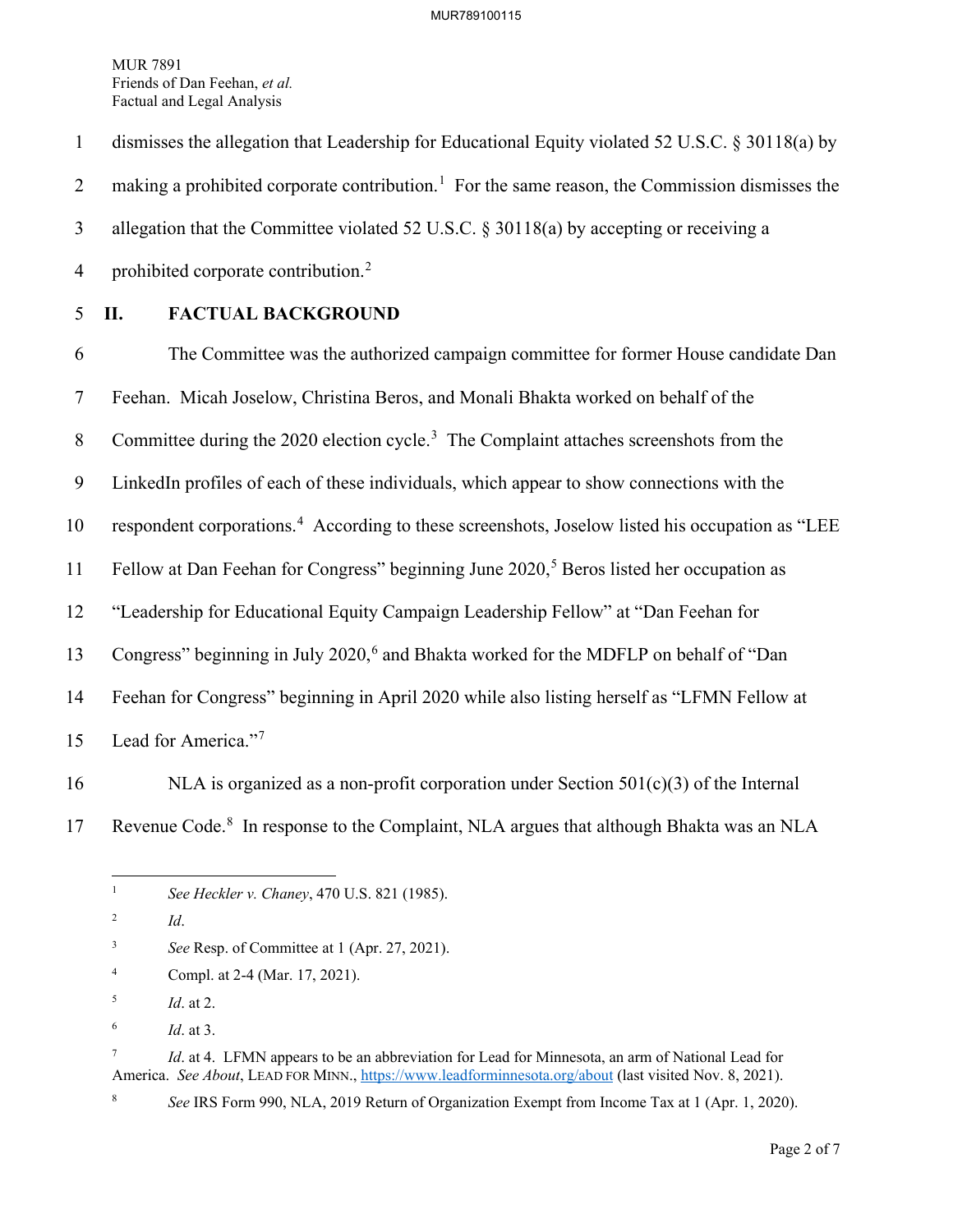| $\mathbf{1}$   | fellow, it did not compensate her for work with the Committee. <sup>9</sup> Instead, NLA asserts that    |
|----------------|----------------------------------------------------------------------------------------------------------|
| $\overline{2}$ | Bhakta was responsible for developing diversity, equity, and inclusion initiatives in parts of           |
| 3              | Minnesota on behalf of Lead for Minnesota. <sup>10</sup> NLA further states that while Bhakta was        |
| $\overline{4}$ | concurrently employed by the MDFLP, the "two positions were unrelated." <sup>11</sup> According to the   |
| 5              | response, MDFLP alone compensated Bhakta for Feehan campaign work, and NLA told her she                  |
| 6              | "could not record any of her time working on the Feehan Campaign as time she was obligated to            |
| $\tau$         | work to meet her fellowship requirements." <sup>12</sup> In support, NLA attaches an affidavit from      |
| 8              | Bhakta explaining her duties on behalf of Lead for Minnesota as well as the circumstances that           |
| 9              | led her to become separately employed by the MDFLP. <sup>13</sup> NLA also attaches an affidavit from    |
| 10             | its Deputy Director and Program Coordinator of Lead for Minnesota explaining Bhakta's work               |
| 11             | for the organization, the prohibition on Bhakta commingling her work for NLA with her work               |
| 12             | for the Committee, and an avowal that no such commingling had been observed. <sup>14</sup> The           |
| 13             | Response from the Committee echoes this explanation. <sup>15</sup> In addition, MDFLP reports filed with |
| 14             | the Commission for the 2020 election cycle show a total of \$11,249 in disbursements to Bhakta           |
| 15             | between July 31 and November 20, 2020. <sup>16</sup>                                                     |

<span id="page-3-0"></span><sup>9</sup> Resp. of NLA at 2 (Apr. 26, 2021).

<span id="page-3-6"></span><sup>15</sup> Resp. of Committee at 1 ("[Bhakta] was hired and paid by the Minnesota Democratic-Farmer-Labor Party. . . . [she] accepted a separate part-time position as a fellow with National Lead for America.").

<span id="page-3-1"></span><sup>10</sup> *Id*.

<span id="page-3-2"></span> $11$  *Id.* 

<span id="page-3-3"></span><sup>12</sup> *Id*.

<span id="page-3-4"></span><sup>&</sup>lt;sup>13</sup> *Id.* at Ex. A. The affidavit further states that "I did not mix my campaign work with my fellowship duties." *Id*.

<span id="page-3-5"></span><sup>14</sup> *Id*. at Ex. B.

<span id="page-3-7"></span><sup>16</sup> *See* MDFLP, Amended 2020 August Monthly Report at 223 (Oct. 8, 2020); MDFLP, 2020 Amended September Monthly Report at 337-38 (Oct. 8, 2020); MDFLP, Amended 2020 October Monthly Report at 822-23 (May 5, 2021); MDFLP, Amended 2020 12-Day Pre-General Report at 515 (May 5, 2021); MDFLP, Amended 2020 30-Day Post-General Report at 1507 (May 5, 2021). It appears these payments were coordinated party expenditures. *See* Resp. of Committee at 1. Although not reported as such, there is no information in the record to suggest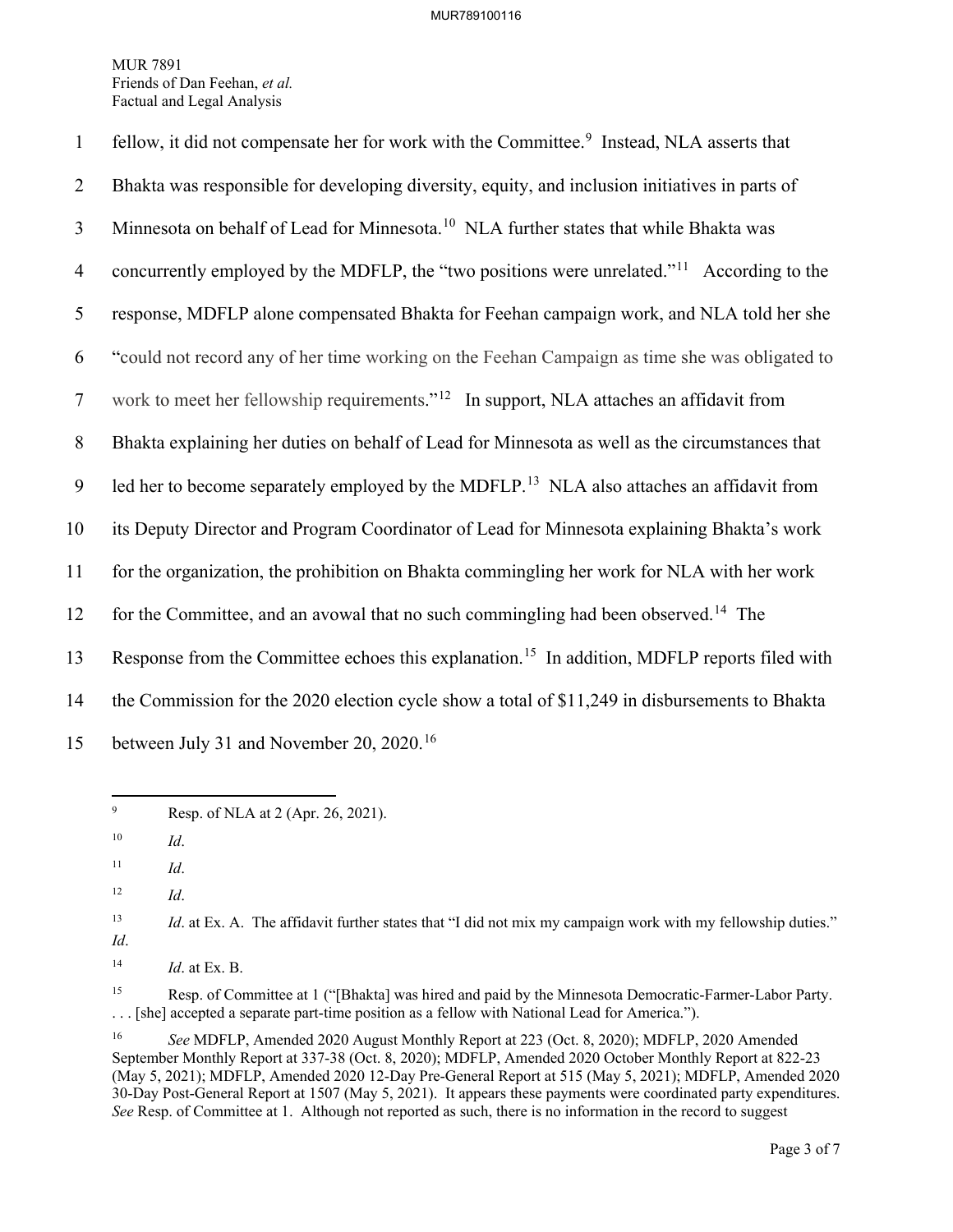| $\mathbf{1}$   | LEE is organized as a non-profit corporation under Section $501(c)(4)$ of the Internal                         |
|----------------|----------------------------------------------------------------------------------------------------------------|
| $\overline{2}$ | Revenue Code. <sup>17</sup> The Commission is in possession of information indicating that LEE retained        |
| 3              | Feehan as an independent contractor in 2017 and then as a temporary employee in 2019. It                       |
| $\overline{4}$ | appears Feehan's compensation from LEE for these two periods totaled \$170,000. In response to                 |
| 5              | the current allegations, LEE argues that it sponsored Joselow and Beros to work on Feehan's                    |
| 6              | campaign for educational rather than electoral purposes. <sup>18</sup> Specifically, LEE writes that its focus |
| $\tau$         | is "developing leadership skills and inspiring and supporting a network of civic leaders to end                |
| 8              | the injustice of educational inequity." <sup>19</sup> In furtherance of that mission, LEE says it created an   |
| 9              | internship program "to allow some of its members the opportunity to gain practical, direct, in-                |
| 10             | the-field experience and learn demonstrable campaign skills while volunteering on a political                  |
| 11             | campaign and completing training and curriculum developed by LEE." <sup>20</sup> According to LEE, this        |
| 12             | program did not come with a salary but included a stipend of \$2,250 "to help offset living                    |
| 13             | expenses and other incidental costs." <sup>21</sup> The Response from the Committee is consistent with that    |
| 14             | of LEE. <sup>22</sup> The Commission found no additional information about the program from publicly           |
| 15             | available sources, and thus it is unclear how many participants the program typically sponsors or              |
| 16             | how many campaigns these participants have worked on.                                                          |

<span id="page-4-3"></span>20 *Id*.

MDFLP exceeded its limit, which was \$51,900, because MDFLP reported no such expenditures during the 2020 election cycle.

<span id="page-4-0"></span><sup>17</sup> *See* Resp. of LEE at 3 (Apr. 22, 2021); IRS Form 990, LEE, 2018 Return of Organization Exempt from Income Tax at 1 (Nov. 11, 2019) (showing organization as corporation).

<span id="page-4-1"></span><sup>18</sup> Resp. of LEE at 3-4

<span id="page-4-2"></span><sup>19</sup> *Id*. at 3.

<span id="page-4-4"></span><sup>&</sup>lt;sup>21</sup> *Id.* at 4.

<span id="page-4-5"></span><sup>&</sup>lt;sup>22</sup> Resp. of Committee at 1 ("Mr. Joselow and Ms. Beros were not paid by LEE, although they received a small cost-of-living stipend from LEE.")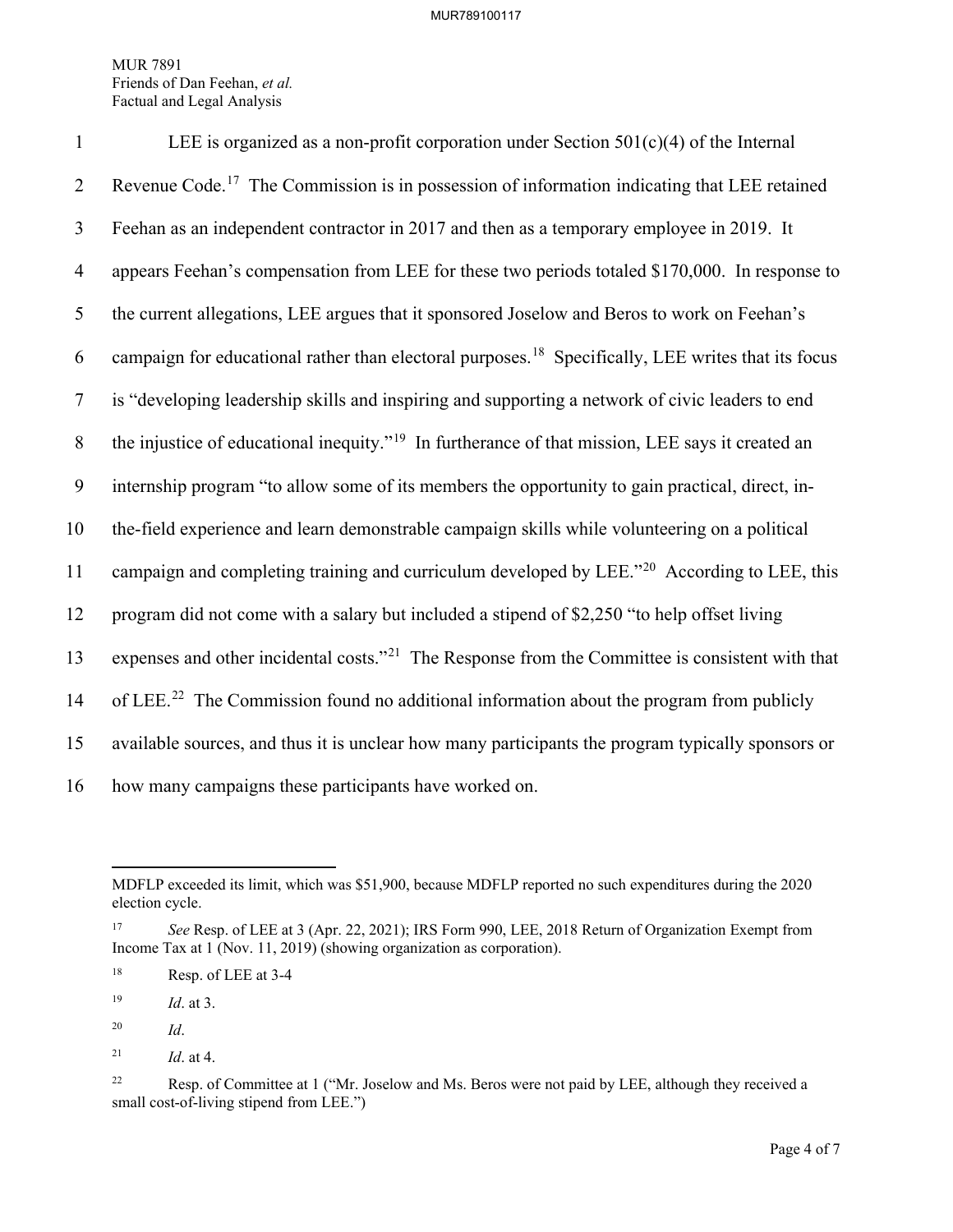#### 1 **III. LEGAL ANALYSIS**

#### 2 **A. Legal Standard**

3 Corporations are prohibited from making contributions to federal candidates or their 4 authorized committees, and candidates and authorized committees are prohibited from 5 knowingly receiving or accepting such contributions.<sup>[23](#page-5-0)</sup> Under Section 30101(8)(A)(ii) of the 6 Act, the term "contribution" includes "the payment by any person of compensation for the 7 personal services of another person which are rendered to a political committee without charge 8 for any purpose." $^{24}$  $^{24}$  $^{24}$ 9 **B. The Commission Finds No Reason to Believe that NLA Made Contributions**  10 **to the Committee**

11 The Responses from both the Committee and NLA provide substantial evidence that 12 Bhakta was paid by the MDFLP rather than NLA for her work with the Committee. NLA 13 submitted two affidavits testifying to her different positions at Lead for Minnesota and the 14 Committee, which is further supported by contemporaneous reports that the Minnesota 15 Democratic-Farmer-Labor Party filed with the Commission. In light of this information, the 16 Commission finds no reason to believe that NLA made a prohibited contribution to the 17 Committee in violation of 52 U.S.C. § 30118(a).

## 18 **C. The Commission Dismisses the Allegation that LEE made Prohibited**  19 **Contributions to the Committee**

## 20 With regard to Joselow and Beros, LEE claims it "did not pay them" but admits that it

21 gave them a "a modest stipend [\$2,250 each for the duration of the fellowship] to cover living

<span id="page-5-0"></span><sup>&</sup>lt;sup>23</sup> 52 U.S.C. § 30118(a); 11 C.F.R. § 114.2(a), (b)(1).

<span id="page-5-1"></span><sup>24 52</sup> U.S.C. § 30101(8)(A)(ii); 11 C.F.R. § 100.54.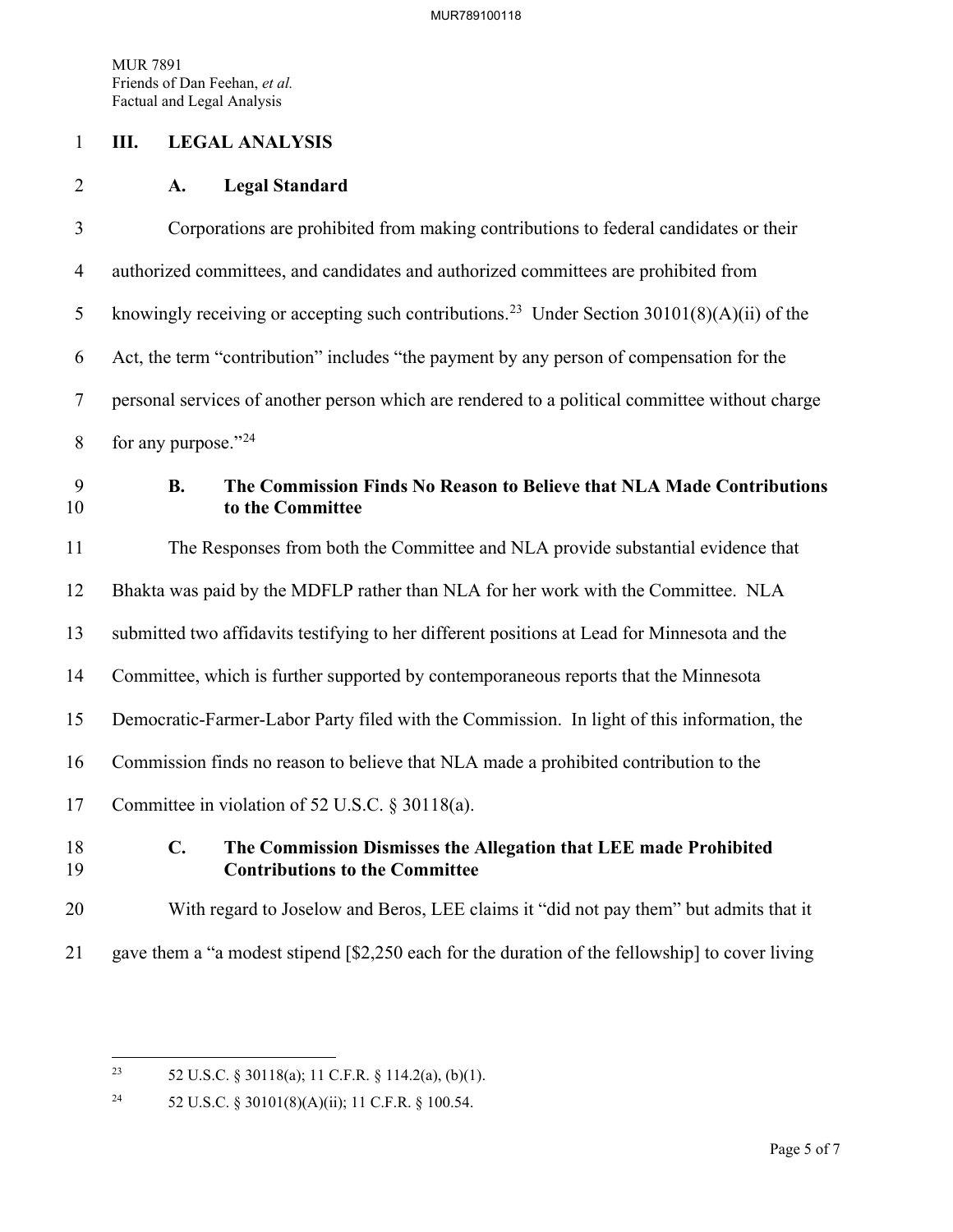| $\mathbf{1}$   | costs while they volunteered." <sup>25</sup> LEE contends that these stipends did not constitute prohibited  |
|----------------|--------------------------------------------------------------------------------------------------------------|
| 2              | in-kind contributions, <sup>26</sup> relying on Advisory Opinion 2015-14 (Hillary for America) ("AO 2015-    |
| $\mathfrak{Z}$ | 14"). There, the Commission concluded that a university's payment of a non-specific \$3,000                  |
| $\overline{4}$ | stipend to an undergraduate student volunteering for a candidate's campaign was not a prohibited             |
| 5              | corporate contribution. <sup>27</sup> Specifically, the Commission determined that the "stipends are         |
| 6              | provided to students for <i>bona fide</i> educational objectives, not for the provision of personal          |
| $\tau$         | services to federal campaigns." <sup>28</sup> Thus, even though the university student provided "substantive |
| 8              | work" to the Clinton Committee, including helping with vetting, the stipend was not offered or               |
| 9              | received as compensation for the provision of the personal services. <sup>29</sup> Instead, the Commission   |
| 10             | found that the sole purpose of the stipend was to assist students with an educational experience in          |
| 11             | a wide variety of settings. <sup>30</sup> In addition, the program awarding the stipend was non-partisan and |
| 12             | not for the purpose of advancing political goals. <sup>31</sup>                                              |
| 13             | The Commission has not had many occasions to consider how far the exemption laid out                         |
| 14             | in AO 2015-14 might reach. In MUR 7035 (Australian Labor Party), the Commission did not                      |

15 extend the exemption to a foreign political party that placed "delegates" in "partisan settings."<sup>[32](#page-6-7)</sup>

16 The Commission explained that there was information in the record that these delegates

<span id="page-6-0"></span> $25$  Resp. of LEE at 3.

<span id="page-6-1"></span><sup>26</sup> *Id.* at 5.

<span id="page-6-2"></span><sup>&</sup>lt;sup>27</sup> AO 2015-14 at 4. The \$3,000 stipend provided by DePauw University reimbursed the student in part for travel and subsistence expenses, which were estimated to total \$4,735. *Id*. The student also received academic credit toward a graduation requirement. *Id.* at 2.

<span id="page-6-3"></span><sup>28</sup> *Id*. at 4.

<span id="page-6-4"></span><sup>29</sup> *Id*. at 3-4.

<span id="page-6-5"></span><sup>30</sup> *Id*.

<span id="page-6-6"></span><sup>31</sup> *Id*. at 4.

<span id="page-6-7"></span><sup>32</sup> Factual & Legal Analysis at 5, MUR 7035 (Australian Labor Party).